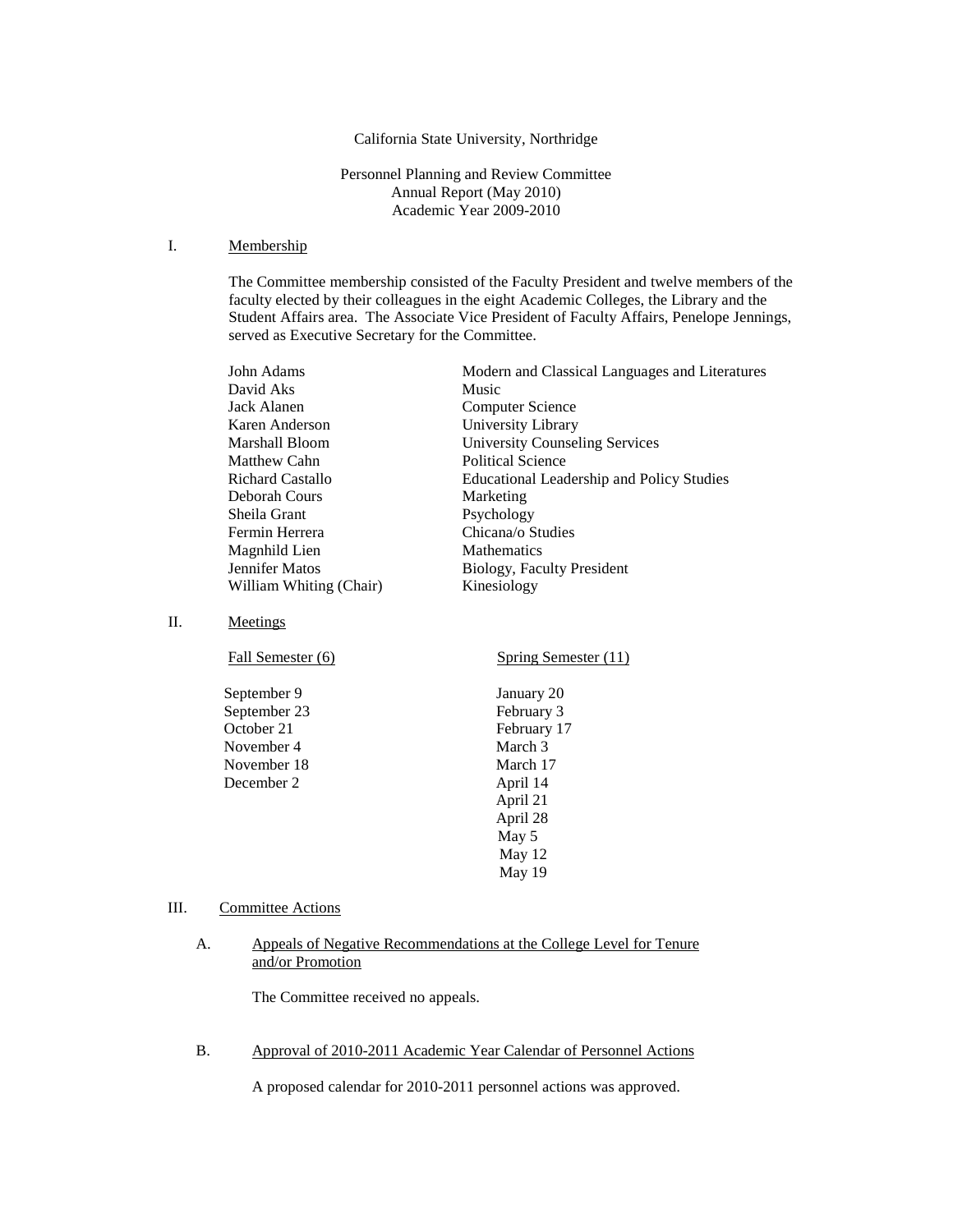# C. Recommendation of Candidates for Emeritus Status

 Twenty-seven senior tenured faculty members who retired during the 2009-2010 year or earlier were recommended for Emeritus status. (Attachment A).

#### D. Search and Screen Committees

The Search and Screen Committee for the Director of Equity and Diversity was convened during the 2009-2010 academic year, but not concluded by the end of the academic year.

#### E. Changes to Section 600 of the Administrative Manual

Substantial revisions to Section 604 (Professional Responsibility) were made by PP&R and approved by the Faculty Senate.

### F. Review of College and Department Personnel Procedures

Seventeen sets of personnel procedures were reviewed. Fifteen new or revised sets of procedures were approved. (Attachment B).

## G. Other Items

- 1. Chair of PP&R, AVP of Faculty Affairs, and PP&R representatives attended meetings with the Department Chairs, Department Personnel Committee Chairs, College Personnel Committee Chairs, Deans, and the Provost to discuss RTP criteria and process, PIFs, and criteria for early tenure and promotion.
- 2. "Guidelines for Review and Development of College and Department Personnel Procedures" were reviewed and revised.
- 3. "FAQs about Professional Information Files (PIF)" were reviewed and revised, including a question related to the impact of the faculty furlough program on faculty members under review. The document was sent to Department Chairs and Deans for distribution to faculty.
- 4. Chair of PP&R, the AVP of Faculty Affairs, and PP&R representatives attended the RTP workshop sponsored by the CFA.
- 5. Two PP&R members served on the Search and Screen Committee for the Director of Equity and Diversity.
- 6. Revised Section 6.1.f and Appendix B of the Manual of Procedures for Search and Screen Committees for Full-time Faculty Positions.
- 7. Revised the Manual of Procedures for Search and Screen Committees for Academic-Administrative Positions.
- 8. Approved change in distribution of Section 600 and Section 700 manuals. Beginning with the 2010-11 AY, paper copies will be distributed to College Deans, Department Chairs, PP&R members, Academic Affairs Administrators, CFA Representatives, and new Tenure Track Faculty. All other faculty and staff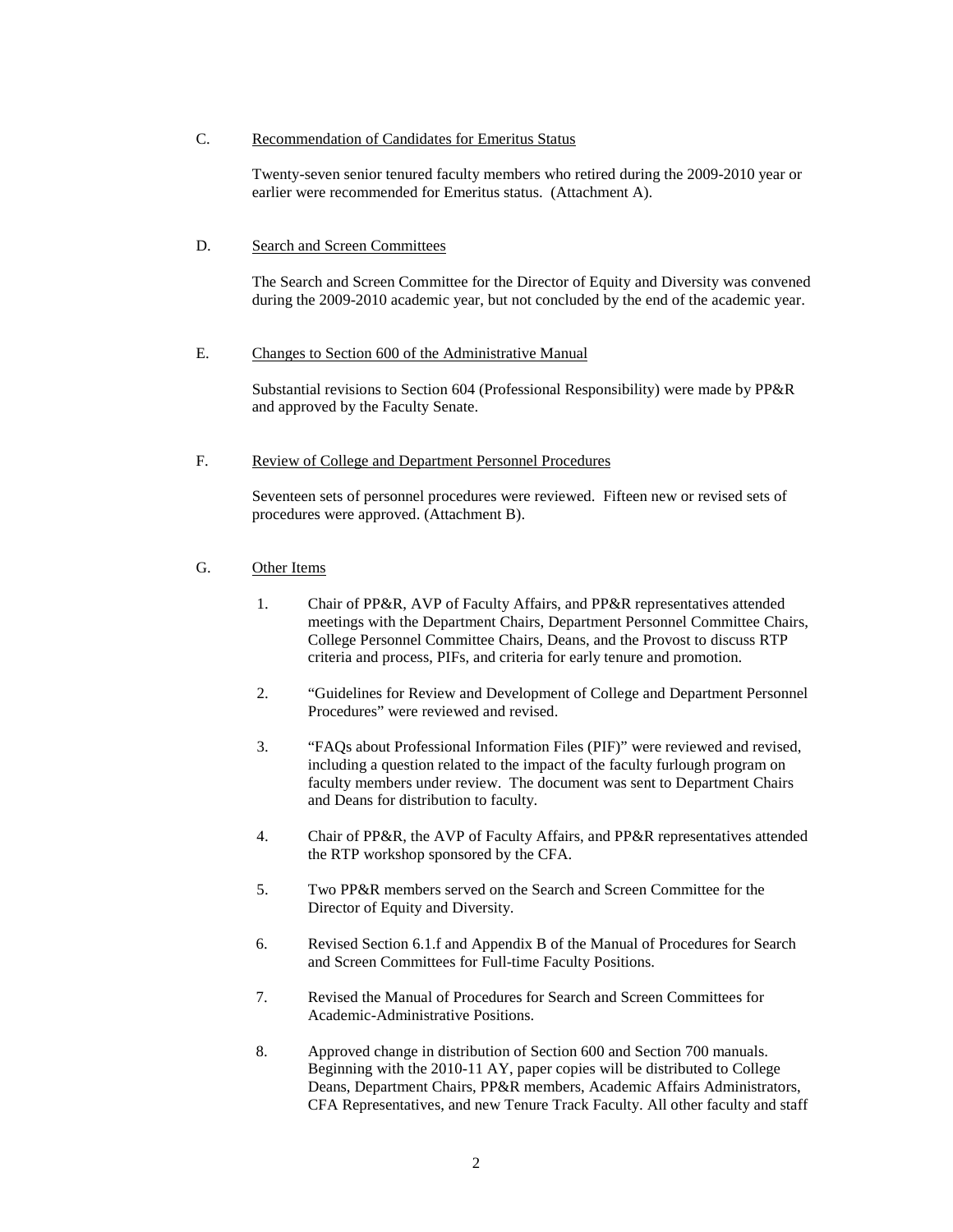will be provided a link to a searchable electronic version of the documents. Notice of this change in distribution will be communicated to all tenure track faculty.

- 9. Reviewed PP&R new member orientation guidelines.
- 10. The Committee invited new members for "new member orientation" on May 12, 2010.
- 11. Approved waiver of Section 600 procedures, in the current case only, for the appointment of the Vice President for Student Affairs.
- H. Matters Pending for the 2010-2011 Academic Year
	- 1. Revision of "Guidelines for Review of Department and College Personnel Procedures."
	- 2. Development of "Guidelines for Documenting Publications in PIFs."
	- 3. Development of "Guidelines Related to Composition of Department Personnel Committees."
	- 4. Encourage departments to review their student evaluation instruments to ensure that questions are relevant and appropriate.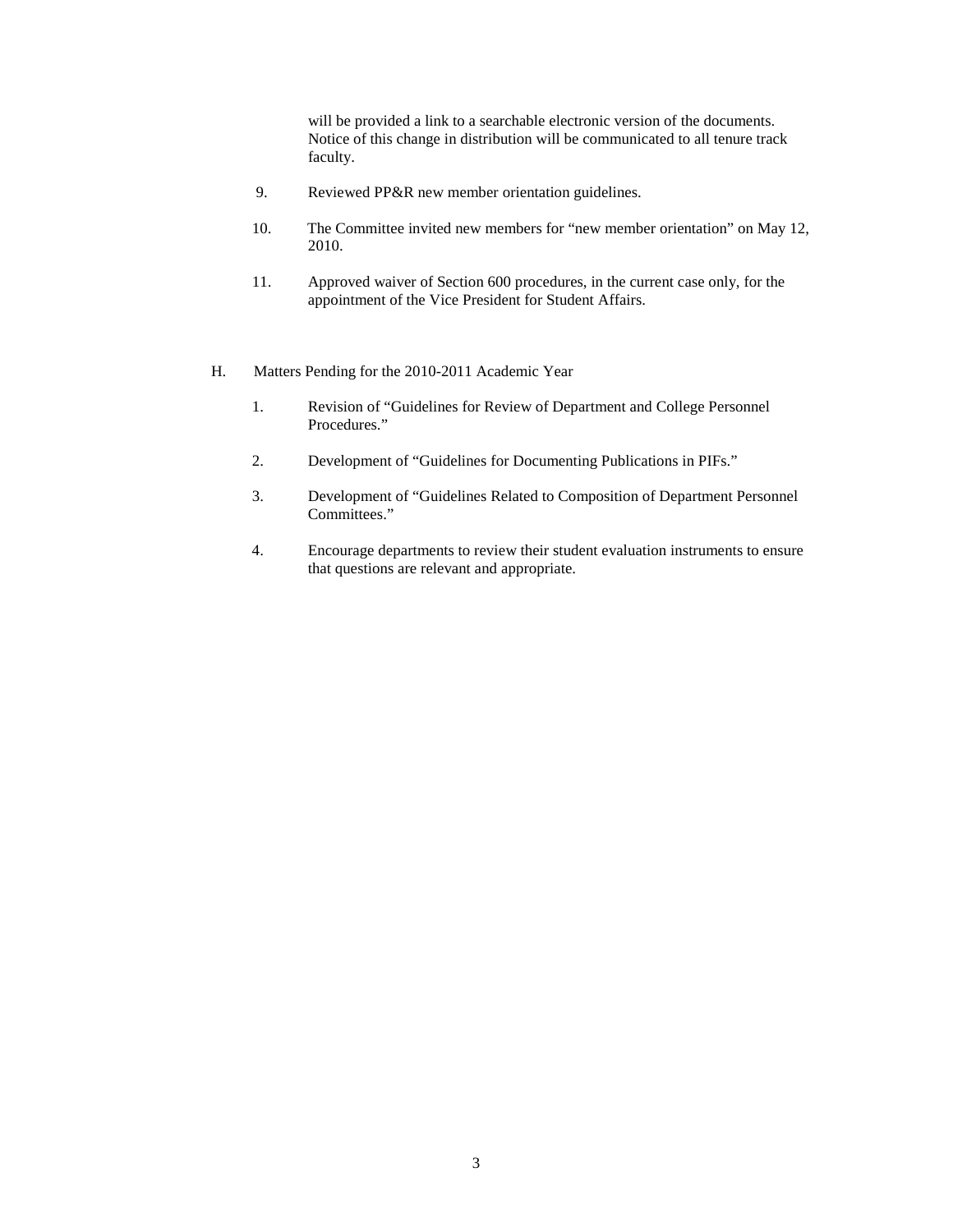# **EMERITUS LIST Academic Year 2009-10**

| <b>NAME</b>             | <b>RANK</b>       | YEARS     | <b>DEPARTMENT</b>             |
|-------------------------|-------------------|-----------|-------------------------------|
| Abeles, Kim             | Professor         | 1998-2008 | Art                           |
| Akers, Alyce            | Professor         | 1972-2010 | Family & Consumer Sci         |
| Athey, Joel             | Assoc. Prof.      | 1989-2009 | English                       |
| Chen, Chao              | Professor         | 1988-2009 | Finance, RE & Ins.            |
| Chen, Raymond           | Professor         | 1971-2010 | Accounting & IS               |
| de la Cruz, Enrique     | Professor         | 2000-2010 | Asian American St.            |
| *Farivar, Sydney        | Professor         | 1989-2005 | <b>Elementary Education</b>   |
| Feinberg, Victoria      | Professor         | 1970-2010 | Family & Consumer Sci         |
| *Fleischer, Lawrence    | Professor         | 1972-2009 | <b>Deaf Studies</b>           |
| Gold, Jerrold           | Professor         | 1970-2010 | Mathematics                   |
| Hardy, Donna            | Professor         | 1969-2010 | Psychology                    |
| Jeffries, Vincent       | Professor         | 1968-2010 | Sociology                     |
| Lucero-Wagoner, Brennis | Professor         | 1988-2010 | Psychology                    |
| Lundblad, Heidemarie    | Professor         | 1986-2010 | Accounting & IS               |
| Macias, Miguel          | Professor         | 1977-2009 | Civil Eng. & Applied Mech.    |
| McIntyre, Ronald        | Professor         | 1977-2010 | Philosophy                    |
| Morrison, Philip        | Professor         | 1971-2010 | Art                           |
| Nichelson, Patrick      | Professor         | 1972-2010 | <b>Religious Studies</b>      |
| *Piper, Terry           | Professor         | 2001-2010 | Educ Psych & Counseling       |
| Regnat, Francoise       | Professor         | 1972-2010 | Music                         |
| Robinette, Karen        | Assoc. Prof.      | 1988-2010 | Family & Consumer Sci         |
| Sanchez, Marta          | Professor         | 1982-2007 | Chicano/a Studies             |
| Timmerman, Brenda       | Assoc. Prof.      | 1998-2009 | <b>Computer Science</b>       |
| Toppen, David           | Professor         | 1976-1988 | Chemistry & Biochem.          |
| Trost-Cardamone, Judith | Professor         | 1984-2010 | Comm. Disorders & Sci         |
| *Wren, Frank            | Professor         | 1959-1974 | Mathematics                   |
| Zvi, Jennifer           | <b>SSP/AR III</b> | 1989-2008 | <b>Center on Disabilities</b> |
|                         |                   |           |                               |

\* Indicates Posthumous nomination